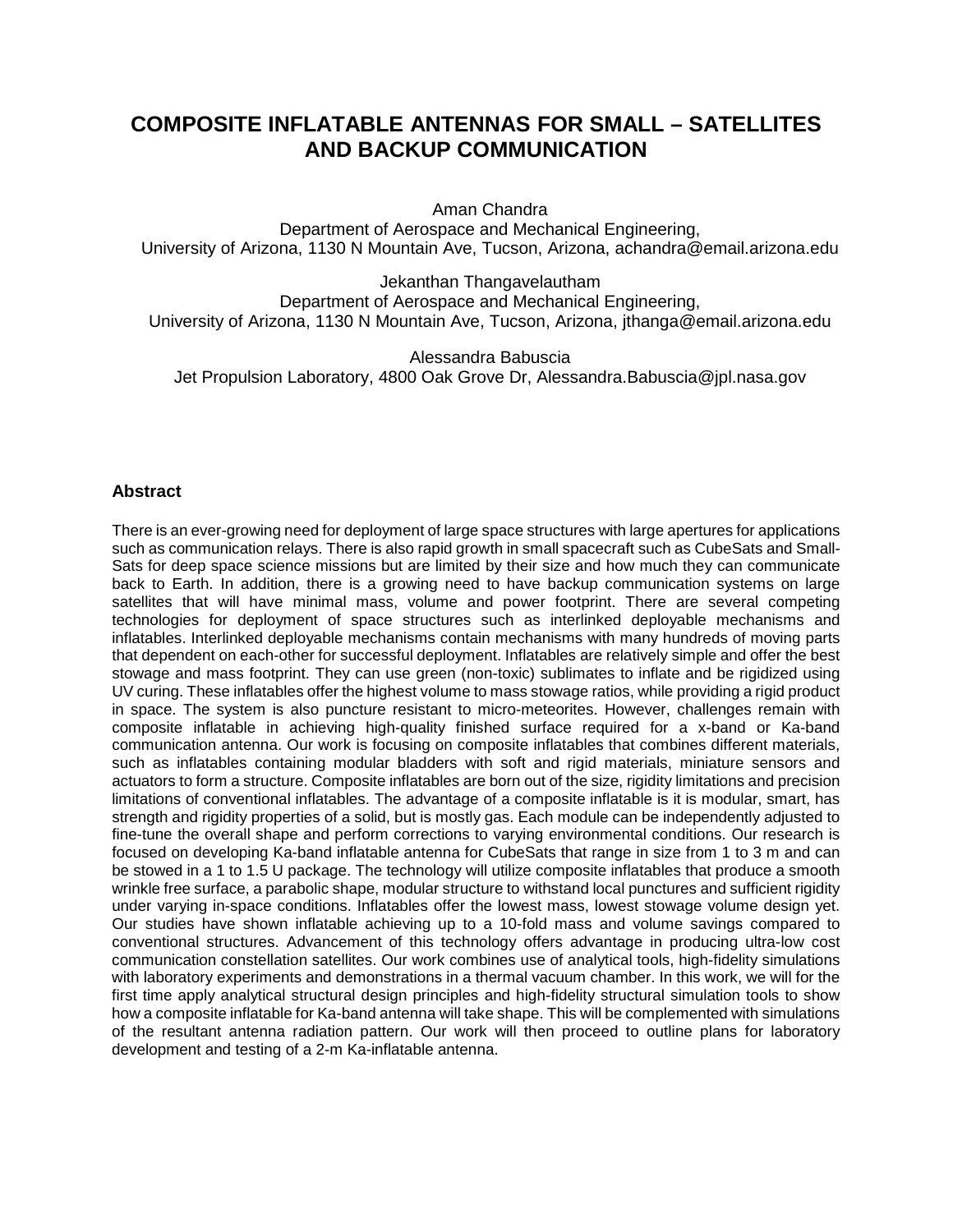## **Introduction**

Small satellites such as CubeSats hold the potential to significantly reduce the cost of space exploration. CubeSats [1] allow commercial off the shelf (COTS) components to be integrated reliably and efficiently. This renders CubeSats to be relatively low-cost means to access space. While traditionally limited to lower earth orbits (LEO), improvements in electronics miniaturization and control [2] have facilitated more complex deep space missions using CubeSats. Specified to standard sizes, CubeSats are constrained by limited available payload mass and volume. This imposes great restrictions on the size of any instrument on-board the spacecraft. A direct consequence of this is a limitation on the types of available sensors and equipment that can be integrated within CubeSats.

Current CubeSat antenna technologies do not provide sufficient data downlink rates for efficient high quality data transfer. This is further reduced for CubeSats in deeper space and interplanetary orbits. A limited communications capability is one of the biggest challenges facing small satellite technology. To enhance antenna radiative power, higher frequency bandwidths are considered ideal. The efficient utilization of high frequency communication bandwidths of 20 Ghz and above require high gain narrow beam-width antennas. These antennas additionally provide low side lobe levels which is also a desirable [3] for directive radiation patterns. This leads us to a class of antennas termed as high gain antennas (HGA's) with highly directive radiation patterns. Figure 1 illustrates the MarCO CubeSat mission to Mars acting as an example of a CubeSat based HGA for interplanetary telecommunication.



Figure 1. MarCO Mars to Earth HGA telecom relay [4]

HGA technologies in operation include lens antennas, reflect-arrays and reflectors. A common requirement from all of these technologies is a high aperture cross section. A larger cross sectional area is desired to achieve high gain requirements. To be compatible with the CubeSat form factor, the HGA of choice would be one with a high deployed surface area to stowed volume ratio. Additional requirements include a structurally reliable and accurate feed structure. Table 1 compares various HGA technologies suitable for CubeSats.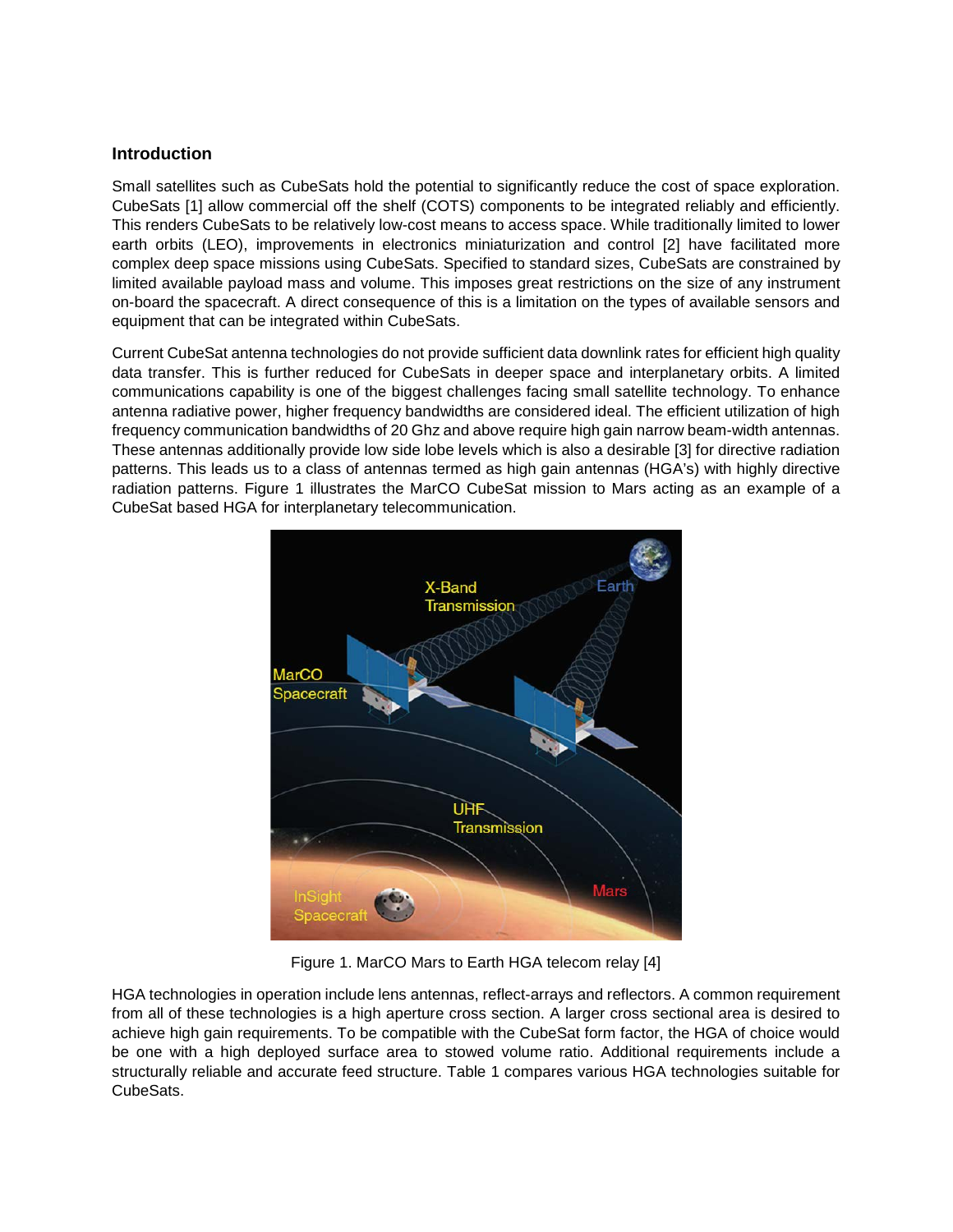| <b>HGA technology</b> | Aperture (cm <sup>2</sup> ) | Gain (Ka-Band)<br>(dB) | <b>Bandwidth</b> | Side-lobe<br>levels |
|-----------------------|-----------------------------|------------------------|------------------|---------------------|
| Lens antennas         | $600 - 1000$                | $18 - 24$              | Medium           | Low                 |
| Reflect-arrays        | $1000 - 2000$               | >28                    | Medium           | Low                 |
| <b>Reflectors</b>     | 1500 - 2000                 | >28                    | Large            | Medium              |

Table 1. Comparison of HGA technologies for CubeSats

From the table, it can be seen that reflector offer the highest gain and bandwidth. Our present work focuses on reflector antennas in the Ka-Band. Traditional reflectors have exhibited complex structural deployment involving mechanisms and moving parts. This leads to low-reliability and a reduced ability to scale to large sizes. Our research looks into means of creating a CubeSat-based deployable reflector with the ability to be enlarged several meters in size. Among the reflector technologies developed, inflatables hold the most promise. Table 2 summarizes deployable reflector technologies that have been developed.

| <b>Reflector technology</b> | <b>Deployment</b><br><b>Complexity</b> | Packing<br><b>Efficiency</b> | Mass/ unit<br>surface area | <b>Scalability</b> |
|-----------------------------|----------------------------------------|------------------------------|----------------------------|--------------------|
| Fixed reflectors            | Low                                    | 1.1                          | $1-2$ kg                   | Low                |
| Deployable reflectors       | <b>High</b>                            | 5:1                          | 1-2 kg                     | Medium             |
| Inflatable reflectors       | Low                                    | 20:1                         | $0.3 - 0.5$ kg             | High               |

Table 2. Comparison of CubeSat Reflector technologies

It is evident that inflatables offer the greatest promise with respect to compaction efficiency, low mass and volume. The absence of moving parts or mechanisms also make this technology highly scalable. This has motivated development of an inflatable antenna prototype. In the present work, we build upon our previous work on inflatables. We set out to characterize the geometric and communications performance of the developed inflatable reflector element. We look at the problem from a structural reliability point of view to understand how surface characteristics can be improved to achieve high-gain CubeSat reflectors. Desired structural traits identified are then used to propose more complex inflatable assemblies that could potentially lead to significant improvements in surface characteristics required by high gain antennas.

# **Related Work**

The first large scale inflatables used for communication were in the echo balloon project by NASA in the 1960's [5]. Two satellites, the ECHO 1 and 2 were large orbiting spheres constructed out of metallized Mylar membrane that were 30 meters in diameter. Both missions served as passive reflectors for ground station signals operating in the frequency range of 162 to 2390 MHz. Ground antennas required large transmit powers in the 10 kW range. ECHO 1 and 2 remained in orbit for 8 and 5 years respectively. This validated inflatable technology as a robust technology for Low Earth Orbit conditions.

The success of the ECHO mission triggered investigation into more complex inflatable concepts. Since the 1970's, L'Garde Inc. developed inflatable antennas up to several meters in diameter. This work later formed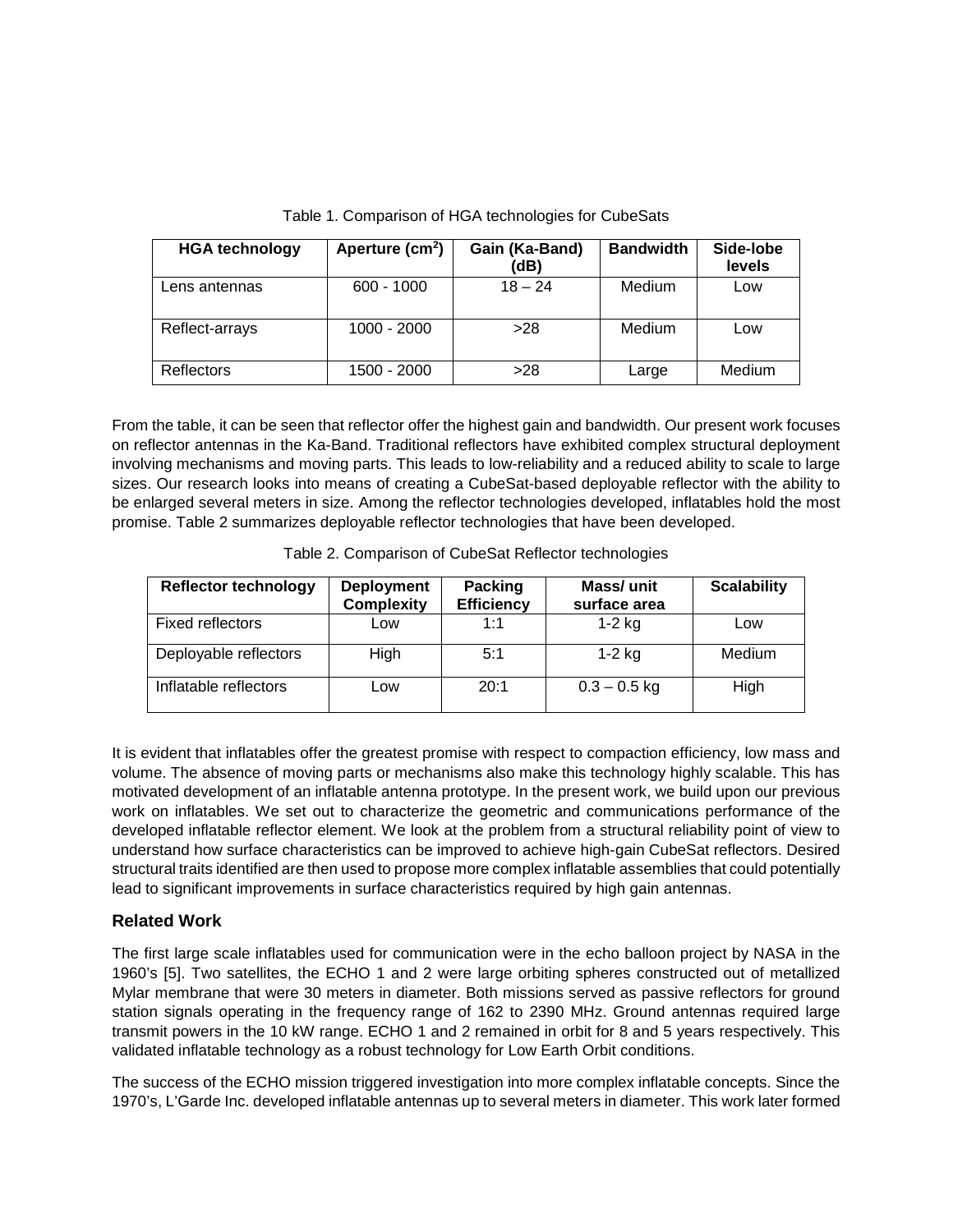the basis of the inflatable antenna experiment in the late 1990's. A 16-meter diameter reflective parabola was deployed on board STS 77 (Space Shuttle) and demonstrated successful deployment in LEO [6]. The primary objectives of the mission were to understand dynamic characteristics of deployment. RF measurements were not performed. Figure 2 shows an image of the experiment in deployed state.

A parallel effort towards developing rigidized parabolas was performed by the Contraves Space Division in Switzerland in collaboration from ESA [7]. Resin impregnated Kevlar was used as backing to construct parabolic reflectors of up-to 12 m in diameter. The resin enabled hardening of the structure in about 3 hours post deployment. Ground based tests showed impressive surface characteristics. The structure, however, was not tested as a deployable system in space.

Major hurdles towards realizing a truly reliable inflatable antenna system have been the lack of simulation and modelling techniques to design deployable structures [8]. Complex geometric interactions between stowed states of membranes as compared to their final inflated structures lead to approximate estimates of the design's performance usually not considered reliable enough for high risk space missions.

Prior work on inflatables brings us to understand that a feasible inflatable reflector system would need a deployment device that's mechanically simple. Another requirement would be the ability of the inflatable system to be activated using passive chemical processes. Finally, the inflatable would need to be rigidized to withstand micrometeorites, dust and debris particles in space.







Figure 2. Inflatable Antenna Experiment [6] Figure 3. Contraves re-enforced antenna [7]

Previous work done by our group [9],[10] led to the development of a design methodology and a working prototype of an inflatable antenna. The antenna was built as an initially flat axisymmetric membrane unit inflated using gas from sublimation of chemical powder benzoic acid. A manufacturing methodology was developed and tested to incorporate UV curable resin ribs to provide stiffness to the membrane upon deployment. Prototype inflatable units have been built and developed. Studies and tests have shown the design to be feasible for producing required membrane tension. Our focus in the present paper is to identify the extent to which these units can be scaled up in size and complexity. This would be the next step in identifying required structural traits and sensitive design parameters.

# **Methodology**

This section discusses our methodology for characterising surface geometries of developed inflatable units. The structural response is simulated using non–linear finite element package LS-dyna. Surface precision is estimates based on Root Mean Square (RMS) error from an ideal paraboloid surface. We present our calculations for varying f/d ratios to understand feasible regions for antenna feed placement. We then go on to discuss the effect of scaling-up the structure on its attained shape and the feasibility of using multiple inflatables to enhance surface characteristics required for efficient reflectors.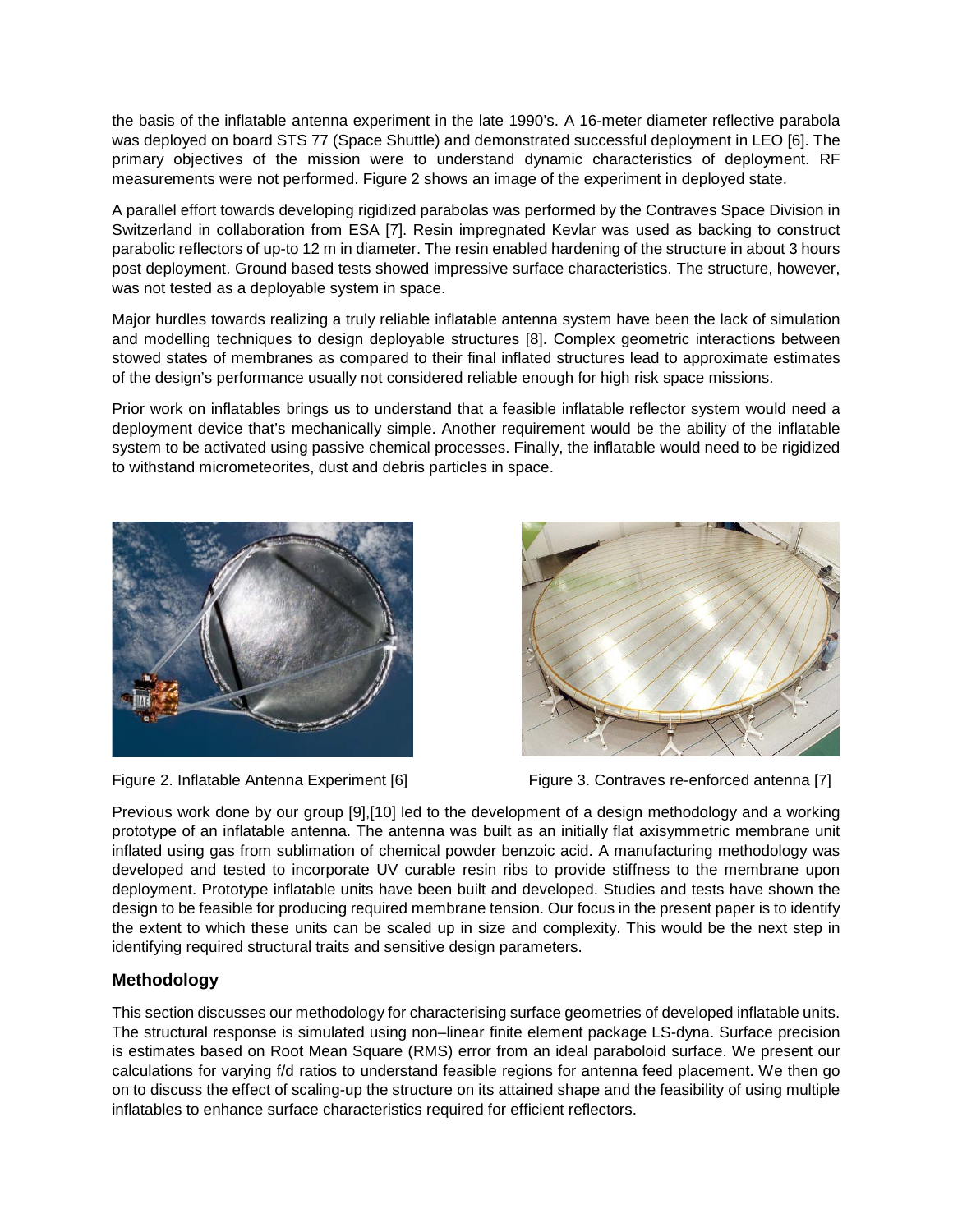#### **Structural response characterization**

A finite element model is setup to simulate Mylar membrane mechanics. The membrane was modelled as Mylar with a Young's modulus of 710,000 psi, density of 1,039 kg/m<sup>3</sup> and Poisson's ratio of 0.38. A thickness of 1mil or  $2.54 \times 10^{-4}$  m was used. The inflation pressure was modelled as gas mass flow rate from 1.5 g of benzoic acid sublimate at varying temperatures. The goal of our analysis is to understand wrinkle formation on the inflatable membrane's surface and its final developed geometry.

#### **Expected radiative performance**

Structural simulations lead to an understanding of expected wrinkle free regions. In the case of axisymmetric membranes these can be demarcated into distinct regions [11]. To study the net deviation from a double curved parabola, the RMS error on the achieved surface was calculated as follows:

$$
e_{\text{ems}} = \left(\int (\delta l / 2)^2 dA / A\right)^{1/2} \tag{1}
$$

Here *δl* represents a change in path-length of electromagnetic radiation. In the case, where deviations from perfect paraboloid are small, the path length deviation may be approximated by the following formula:

$$
\delta l = 2\Delta z \cos^2 \theta \tag{2}
$$

Here *Δz* represents the change in axial distance from the surface and *θ* represents the associated angle of meridian slope of the paraboloid. Deviations from perfect paraboloids led to loss of radiated power and have been characterized in terms of the rms error [12] as shown:

$$
G/G_{ideal} = \exp\left(-\left(4\pi e_{rms} / \lambda\right)^2\right)
$$
 (3)

We look at errors over various *f/d* ratios to understand regions of the membrane's inflated surface. In the case of axisymmetric membranes, this region is expected to translate as a radial patch over the membrane's surface effectively like a 'parabolic cap' a [13] on top of the inflatable membrane.

#### **Concept inflatable assembly**

A method of effecting outward stretching at the membrane's circumference, we introduce the idea of membrane assemblies. Lowering f/d ratios cause greater influence of circumferential forces on the centre of the axisymmetric membrane. This leads to a 'flatter' and more parabolic membrane. We look into membrane unit assemblies that could help achieve this. Figure 4 shows a concept of an antenna system consisting of three inflatable units assembled together. These include a paraboloid element described earlier, a toroidal unit and a connecting membrane skin.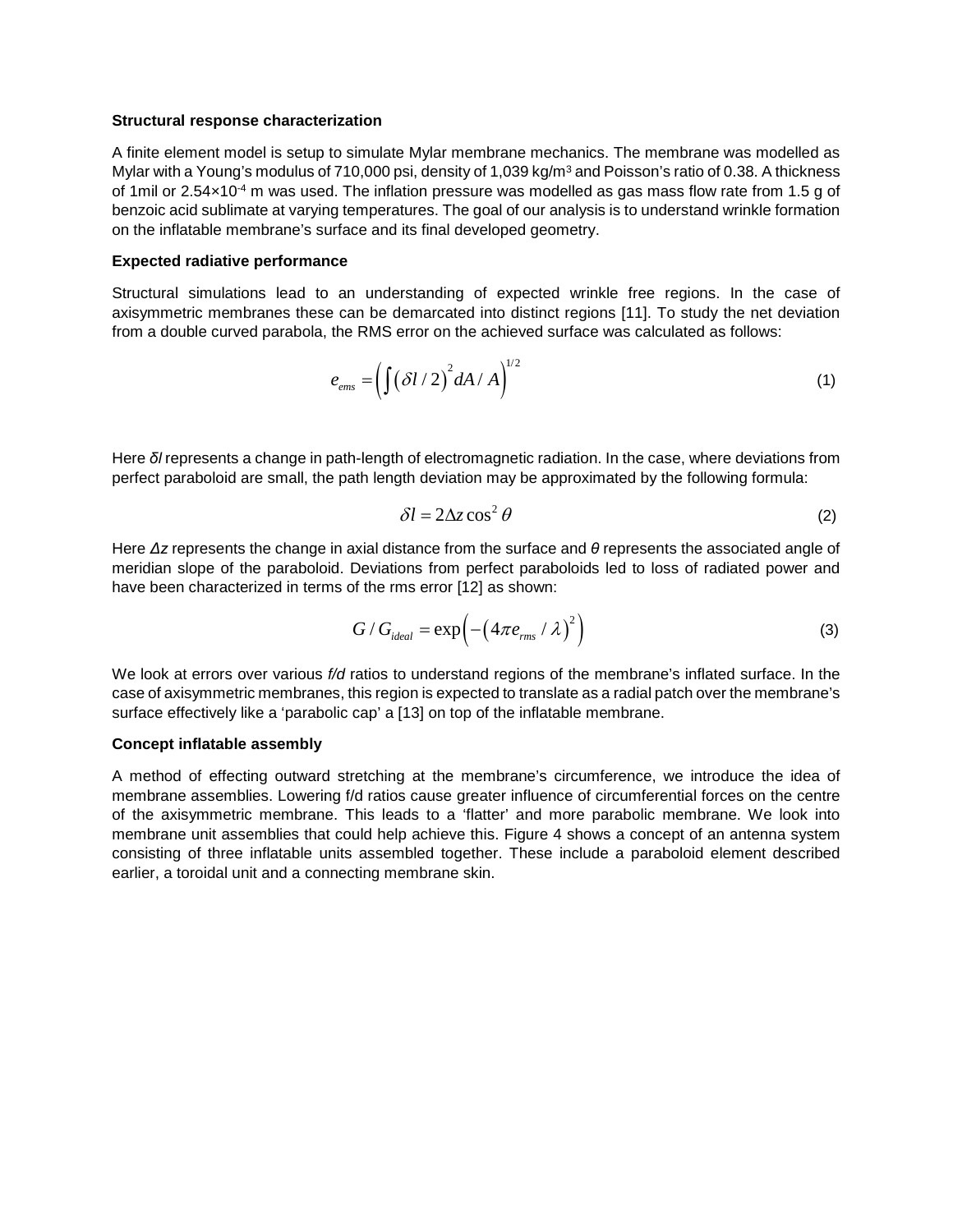

Figure 4. Inflatable reflector assembly concept

#### **Large scale structures**

Conducting full scale structural simulations on large inflatable assemblies is time intensive and not computationally efficient. An alternate strategy is to perform reduced order simulations using discretized approximation. As shown in Figure 5 , the discretized structure consists of a truss assembly also known as a voxel [14]. We use this method to understand general structural effects on varying geometry and size of inflatable structures. 6-DoF (Degree of Freedom) element stiffness matrices were computed for each element in the voxel as shown in (4).

$$
K^e = R^{e^T} k^e \begin{bmatrix} 1 & -1 \\ -1 & 1 \end{bmatrix} R^e \tag{4}
$$

Where  $k<sup>e</sup>$  represents the stiffness of each element and  $R<sup>e</sup>$  represents a transformation matrix given by:

$$
R^{e} = \frac{1}{l^{e}} \begin{bmatrix} x_{n}^{e} & y_{n}^{e} & z_{n}^{e} & 0 & 0 & 0 \\ 0 & 0 & 0 & x_{n}^{e} & y_{n}^{e} & z_{n}^{e} \end{bmatrix}
$$
 (5)

Here *l* represents the length of each element and *x*, *y* and *z* represent change in *x* and *y* and *z* coordinated between adjacent elements in the voxel. The elemental stiffness matrices are scattered and summed to form the global stiffness matrix as follows:

$$
K = \sum_{e} L^{e} K^{e} L^{e}
$$

*Le* represents a binary matrix to scatter stiffness values over the length of the displacement vector. Nodal displacements are then found using the following equation:

$$
d = K^{-1}F \tag{6}
$$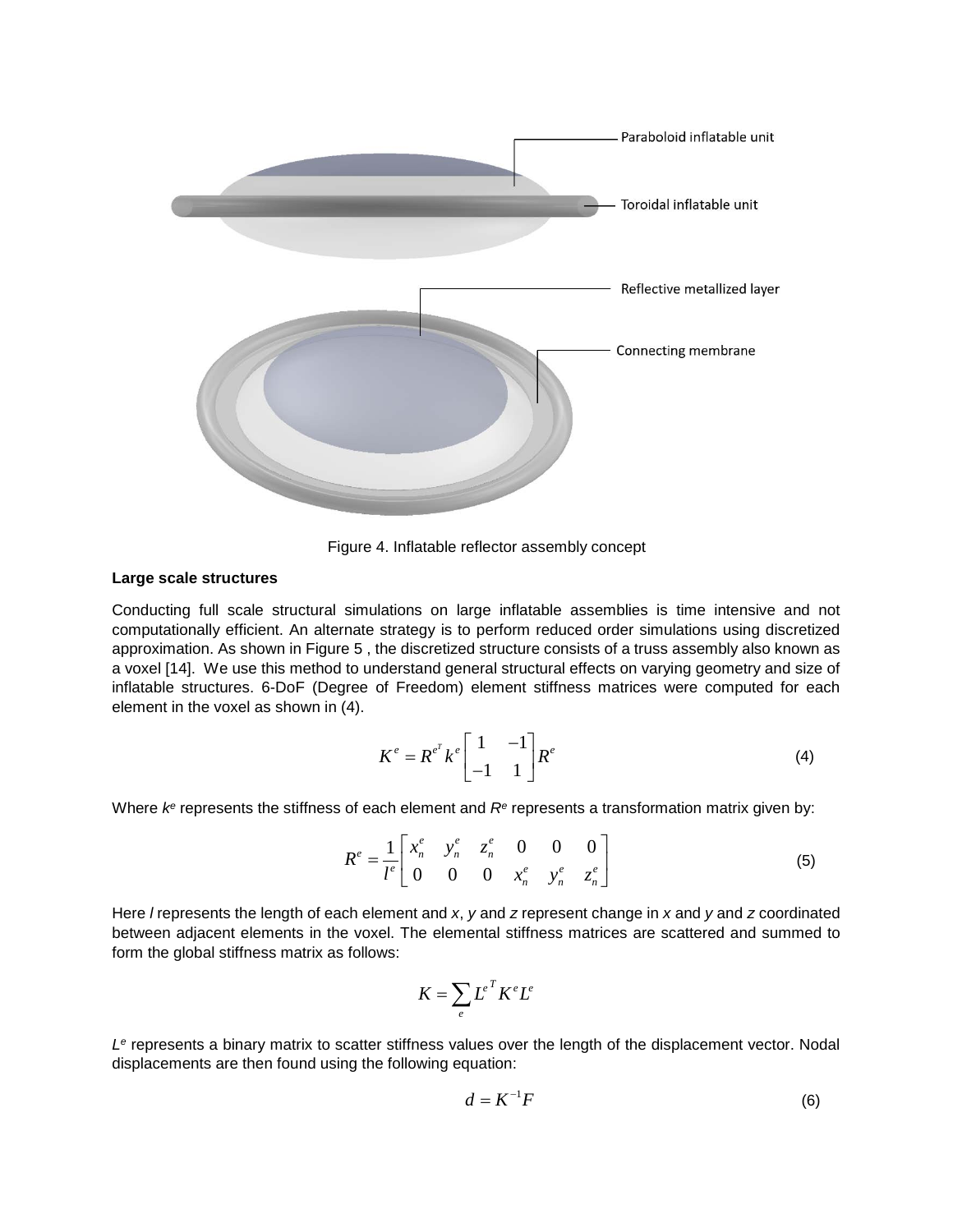## **Results and discussion**

The developed paraboloid inflatable unit has been subjected to inflation and rigidization tests in a vacuum chamber environment [10]. Figure 5a shows the developed shape of the prototyped unit inflated using chemical sublimate benzoic acid and rigidized using UV curable resins. Figure 5b and 5c show the developed deformations and stresses respectively corresponding to the same time frame as the experiment. It can be observed that wrinkles appear in high stress regions around the circumference of the inflatable. Wrinkles propagate across the circumferential direction but tend to dissipate as we move towards the centre of the axisymmetric unit. Based on observations, the inflatable's final shape can be divided into a wrinkle region, an intermediate region and a wrinkle free region. Measurements of the wrinkle free regions establish their feasibility of being used for high frequency Ka-band communication applications.



Figure 5. (a) Experiment images of final shape attained (b) Inflatable deformation plot (c) Inflatable equivalent stress plot

We repeated the above analysis for thermal cases likely encountered in Low Earth Orbits (LEO). The particular thermal load case was applied to simulate a circular LEO at an altitude of 370 km. Larger temperatures correspond to greater stresses due to larger sublimate pressures. This enhances the wrinklefree region and reduces the amplitude of wrinkles formed at the circumference. On the other hand, low temperatures lead to loss in stiffness and highly unreliable shapes. This could be mitigated as long as the membrane is rigidized while it has adequate stiffness.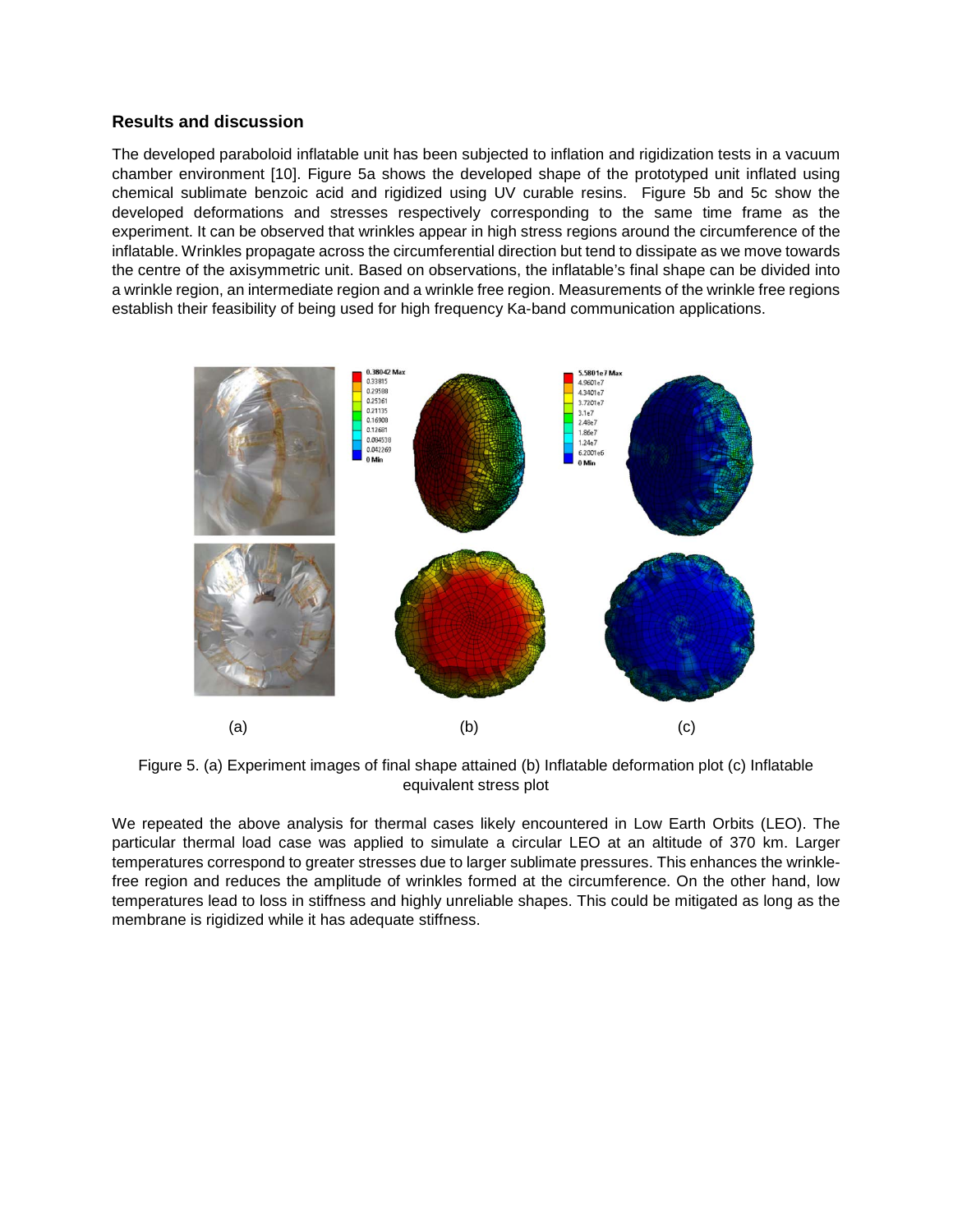

Figure 6. Stress development over hot and cold LEO regions

## **Expected Ka band Gain Performance**

Obtained geometries from simulation were measured for their parabolicity. Geometric rms error calculated was used to determine expected gain relative to a perfect parabolic geometry. This calculation was repeated for parabola with varying f/d ratios and was carried out at Ka-band frequency of 27 Ghz.

| f/d ratio | RMS error (mm) | Relative gain |  |
|-----------|----------------|---------------|--|
| 0.25      | 2.46           | 0.0004        |  |
| 0.50      | 1.23           | 0.1388        |  |
| 0.75      | 0.780          | 0.4520        |  |
|           | 0.506          | 0.7159        |  |

Table 3. Geometric-shape errors

It can be observed that calculated errors have a strong bearing on gain relative to a perfect paraboloid. Further, it can be observed that the rms error tends to reduce for lower f/d ratios corresponding to a flatter reference parabola. This corresponds to the near flat wrinkle free central region as observed in experiments and simulations.

## **Inflatable Concept - Structural Response**

Figure 7 shows developed deformations in a toroidal membrane unit as proposed. This unit shows a far more uniform strain distribution as compared to the other units. This points towards a more uniformly distributed stress decreasing the likelihood of wrinkle formation



Figure 7. Stress development in toroidal inflatable unit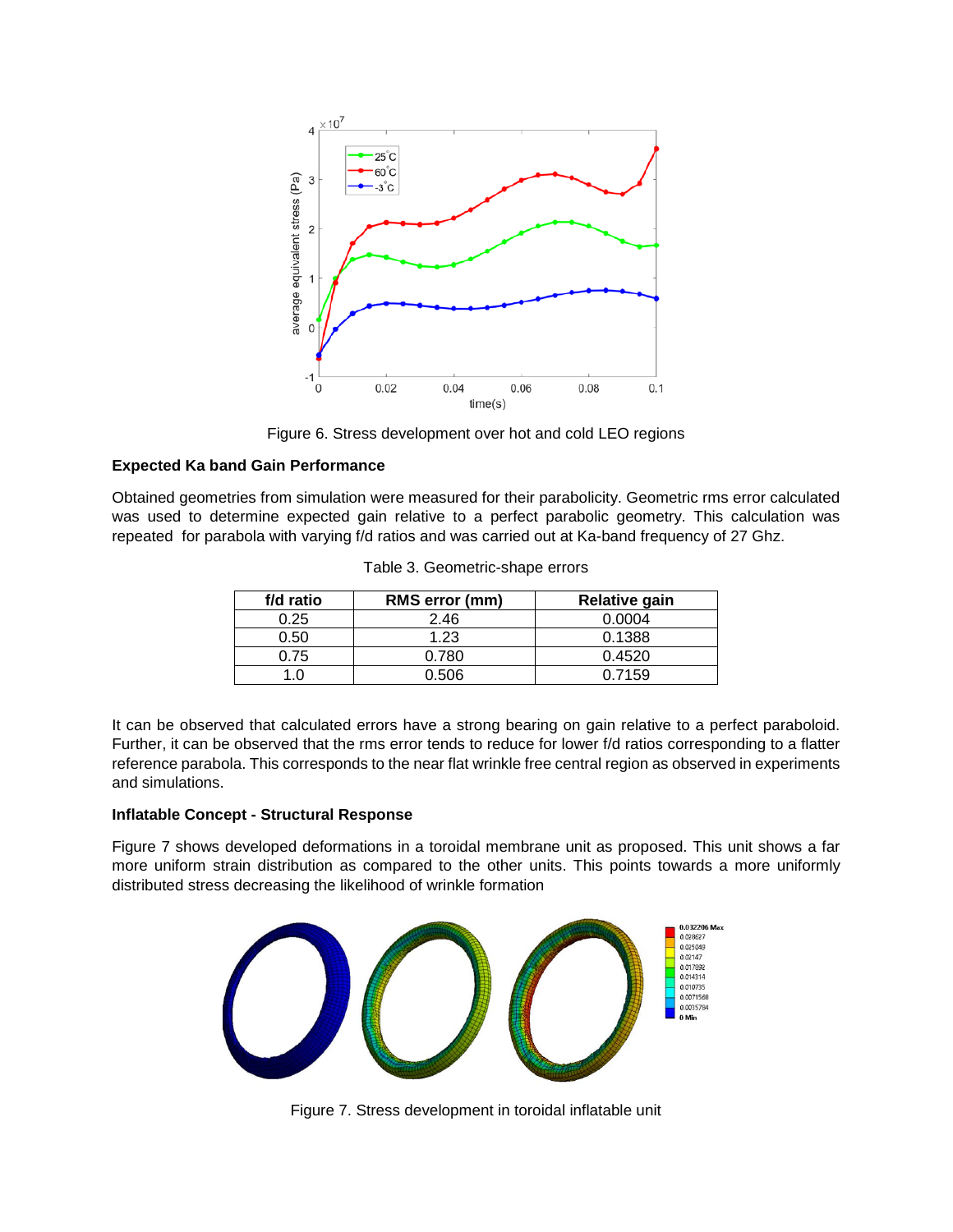Figure 8 shows a comparison of maximum equivalent stresses generated in the previously described paraboloid membrane as compared to the proposed assembly. Based on the simulation results, we observe that the addition of a toroidal element considerably reduces stresses for the same amount of deformation. This could lead to lower stress concentrations and a more uniform parabolic surface. Further experimentation is needed to verify these results.



Figure 8. Comparison of equivalent stresses in a single unit and proposed assembly

# **Conclusions and Future Work**

Through this paper, we present a study that builds upon our previous work on inflatable reflectors. Finite element models of the previously developed design were developed to simulated their final inflated geometries. Stress distributions were plotted to understand local concentration and wrinkle formation tendencies. The obtained surface geometries were used to calculate root mean square errors relative to precise paraboloids. The error was then used to estimate a loss in gain and radiated power.

Basic shape analysis of developed inflatable prototypes shows that some regions of the inflatable can be utilized for high frequency communication at Ka-band and above. Thermo-structural analysis of the membrane's geometry suggests that 'over-pressurizing' the membrane could enhance available aperture area. This combined with a steerable feed could lead to a potent high-gain antenna at very low-cost, lowmass and low-volume.

Identified structural behaviour is used to propose a composite inflatable assembly concept. Preliminary analysis of the proposed composite inflatable assembly shows an order of magnitude reduction in stresses. This could lead to further enhancement of wrinkle free zones on axisymmetric membranes.

Further work needs to be done to validate simulation results for inflatable assemblies. A higher fidelity simulation model needs to be developed to capture dynamic behaviour if the membranes. An inverse model is required to understand optimum geometries that would lead to further stress distribution and improved shapes. Experimental prototypes are currently undergoing laser photogrammetry to accurately capture their material and dynamic behaviour. These results will be used to further refine the inflatable's design.